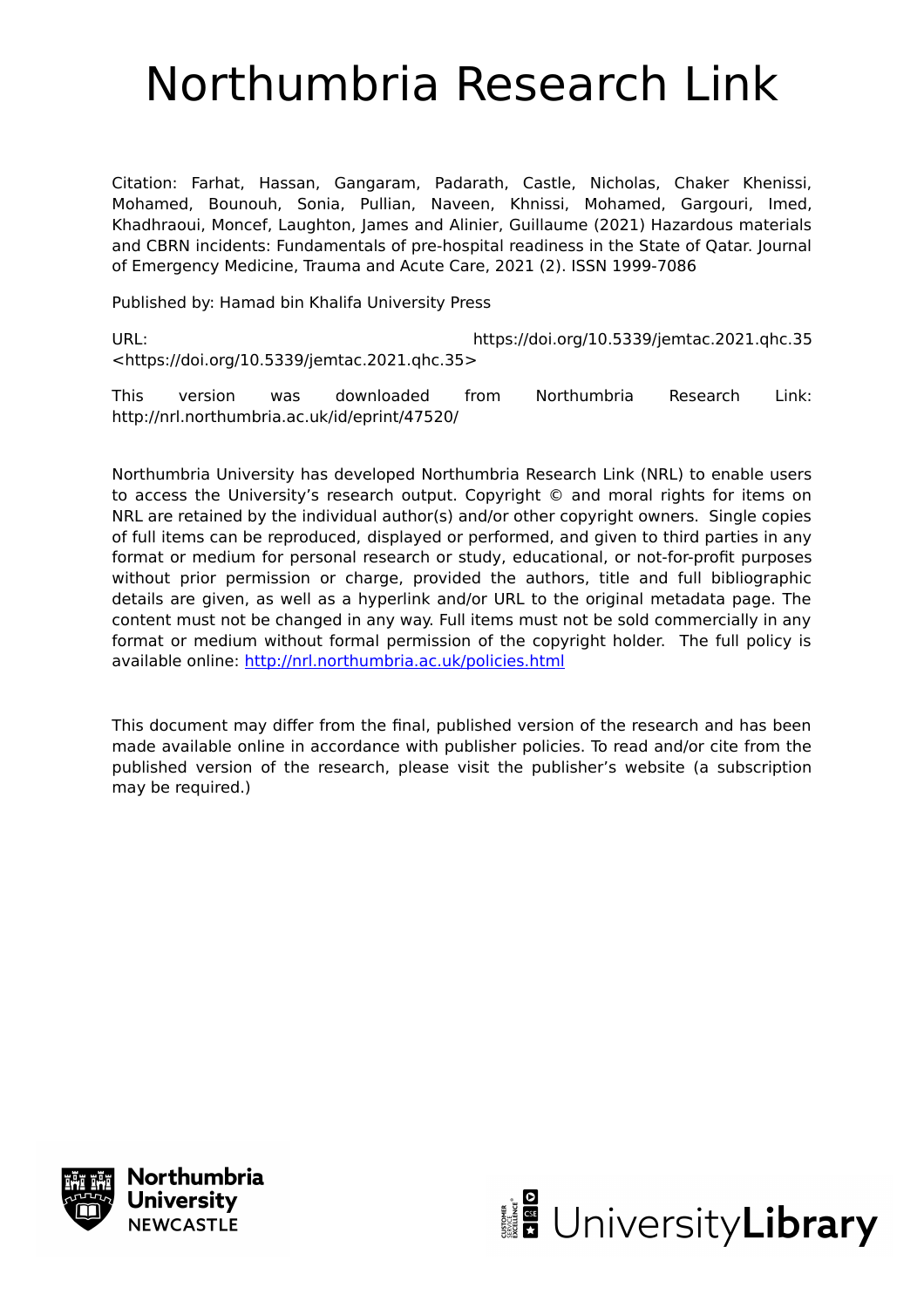

**JEMTAC** Journal of Emergency Medicine Trauma & Acute Care A PEER REVIEWED JOURNAL

1 Hamad Medical Corporation Ambulance Service, Doha, Qatar 2 Faculty of Medicine, University of Sfax, Sfax, Tunisia

3 Higher Institute of Biotechnology, University of Sfax, Sfax, Tunisia 4 School of Health and Social Work, University of Hertfordshire, College Lane, Hatfield, HERTS, AL10 9AB, United Kingdom

5 Weill Cornell Medicine – Qatar, Doha, **O**atar

6 Faculty of Health and Life Sciences, Northumbria University, Newcastle upon Tyne, United Kingdom

7 Faculty of Health Sciences, Durban University of Technology, P O Box 1334, Durban, 4000, South Africa

\*Email: Hfarhat1@hamad.qa

### http://dx.doi.org/ jemtac.2021.qhc.35

© 2021 Farhat, Gangaram, Castle, Khenissi, Bounouh, Pullian, Khnissi, Gargouri, Khadhraoui, Laughton, Alinier, licensee HBKU Press. This is an open access article distributed under the terms of the Creative Commons Attribution license CC BY-4.0, which permits unrestricted use, distribution and reproduction in any medium, provided the original work is properly cited.



### OPEN ACCESS Qatar Health 2021 Conference

## Hazardous materials and CBRN incidents: Fundamentals of prehospital readiness in the State of **Qatar**

Hassan Farhat<sup>1,\*</sup>, Padarath Gangaram<sup>1,7</sup>, Nicholas Castle<sup>1,7</sup>, Mohamed Chaker Khenissi<sup>1</sup>, Sonia Bounouh<sup>1</sup>, Naveen Pullian<sup>1</sup>, Mohamed Khnissi<sup>1</sup>, Imed Gargouri<sup>2</sup>, Moncef Khadhraoui<sup>3</sup>, James Laughton<sup>1</sup>, Guillaume Alinier<sup>1,4,5,6</sup>

### ABSTRACT

Background: Hazardous Materials and Chemical/Biological/Radiological/Nuclear (HazMat-CBRN) incidents represent a serious threat to the population and the environment<sup>[1](#page-3-0)</sup>[. They require a pre-hospital](#page-3-0) [medical response system well equipped and supported with logistics and clinicians with appropriate](#page-3-0) [knowledge and skills to prevent exposure and mitigate risks. Our aim is to determine if the Hamad](#page-3-0) [Medical Corporation Ambulance Service \(HMCAS\) fulfils the pre-hospital readiness requirements for](#page-3-0) [such incidents.](#page-3-0)

Methods: This cross-sectional study was performed in HMCAS. An online survey assessed staff behaviour and knowledge in relation to HazMat-CBRN incidents. Responses were obtained on health risks and pre-hospital medical management of related threats in Qatar. Based on the results, a training module "HazMat Incident Management" was prepared with pre-/post-activity assessments. The results were explored using a multivariate linear regression and non-parametric Wilcoxon test for paired samples. Specialized Emergency Management (SEM) staff opinion about this training was assessed through an online survey. Both surveys' validity and reliability tests were conducted. Ishikawa cause and effects diagram was built for the identification of the factors leading to a pre-hospital successful response to HazMat-CBRN incidents.

Results: HMCAS has the proper logistics and plans to manage potential HazMat-CBRN incidents. The knowledge survey demonstrated that the pre-hospital medical staff information about this topic needs reinforcement. The multivariate linear regression (Table 1)and non-parametric Wilcoxon test (Table 2) demonstrated that this was obtained thanks to the implemented training module. The course satisfaction survey showed not only a big interest in this activity but also staff recommended more [related](#page-3-0) [topics](#page-3-0)<sup>2</sup>[. Earlier-RSDAT \(Recognition, Safety, Decontamination, Antidot, Transport\) is a tool](#page-3-0) [proposed as a response acronym to build a successful risk-based response for HazMat CBRN incidents](#page-3-0) [in](#page-3-0) [pre-hospital](#page-3-0) setting<sup>3</sup>[.](#page-3-0)

Conclusion: HMCAS fulfills the readiness requirements for safe and effective response to potential HazMat-CBRN incidents in Qatar. The RSDAT response matrix might help in mitigating pre-hospital response risks.

Keywords: HazMat-CBRN, risk, readiness, environment, response

Cite this article as: Farhat H, Gangaram P, Castle N, Khenissi MC, Bounouh S, Pullian N, Khnissi M, Gargouri I, Khadhraoui M, Laughton J, Alinier G. Hazardous materials and CBRN incidents: Fundamentals of pre-hospital readiness in the State of Qatar, Journal of Emergency Medicine, Trauma & Acute Care 2021:35 http://dx.doi.org/jemtac.2021.qhc.35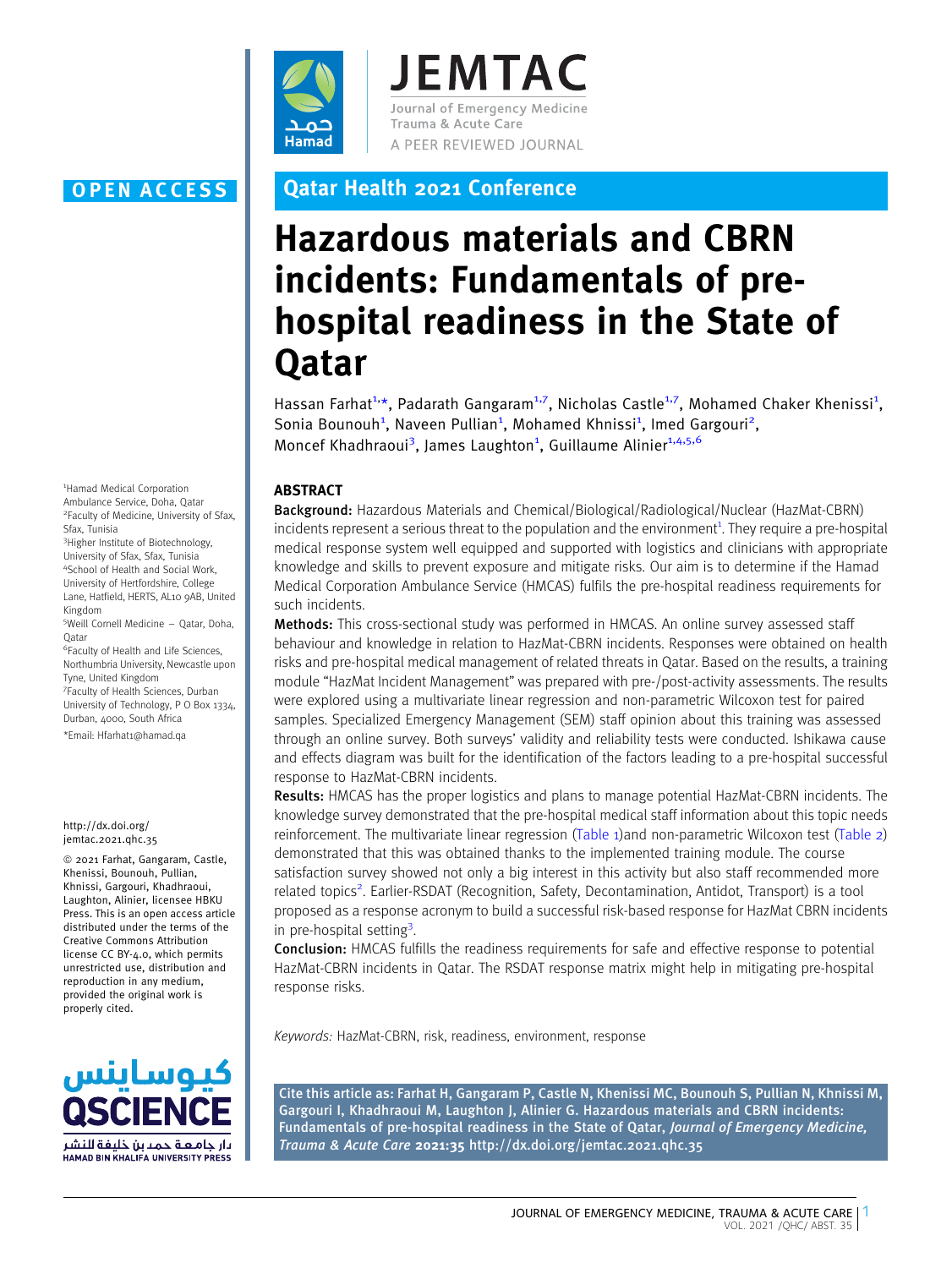| <b>ANOVA</b> <sup>a</sup>       |                              |            |                |       |           |  |
|---------------------------------|------------------------------|------------|----------------|-------|-----------|--|
| Model                           | Sum of squares               | Df         | Mean square    |       | Sig.      |  |
| Regression<br>Residual<br>Total | 10.550<br>533.504<br>544.054 | 180<br>184 | 2.637<br>2.964 | 0.890 | $0.471^b$ |  |

### Table 1. Multivariate linear regression (Anova, coefficients and model summary)

a. Dependent variable: post-test

b. Predictors: (constant), status, gender, position, pre-test

|              |                                                               |                                            |                                           | Coefficientsa                    |                                           |                                           |                                                       |                                            |
|--------------|---------------------------------------------------------------|--------------------------------------------|-------------------------------------------|----------------------------------|-------------------------------------------|-------------------------------------------|-------------------------------------------------------|--------------------------------------------|
|              |                                                               |                                            |                                           | Standardized<br>coefficients     |                                           | Sig.                                      | 95.0% Confidence<br>interval for B                    |                                            |
| Model        |                                                               |                                            |                                           | Beta                             |                                           |                                           | Lower<br>bound                                        | Upper<br>bound                             |
| $\mathbf{1}$ | (Constant)<br>Pre-test<br>Gender<br>Position<br><b>Status</b> | 10.244<br>0.028<br>0.779<br>0.063<br>0.748 | 1.692<br>0.052<br>0.564<br>0.099<br>0.786 | 0.040<br>0.103<br>0.047<br>0.071 | 6.053<br>0.534<br>1.382<br>0.634<br>0.952 | 0.000<br>0.594<br>0.169<br>0.527<br>0.343 | 6.905<br>$-0.074$<br>$-0.333$<br>$-0.133$<br>$-0.803$ | 13.584<br>0.129<br>1.892<br>0.258<br>2.300 |

a. Dependent Variable: Post-test

| Model summary <sup>b</sup> |            |             |                      |                                  |                    |        |                 |     |                  |
|----------------------------|------------|-------------|----------------------|----------------------------------|--------------------|--------|-----------------|-----|------------------|
|                            |            |             |                      |                                  | Change statistics  |        |                 |     |                  |
| Model                      | R          | R<br>square | Adjusted R<br>Square | Std. error<br>of the<br>estimate | R square<br>change | change | df <sub>1</sub> | df2 | Sig. f<br>change |
|                            | $.139^{a}$ | 0.019       | $-0.002$             | 1.722                            | 0.019              | 0.890  | 4               | 180 | 0.471            |
|                            |            |             |                      |                                  |                    |        |                 |     |                  |

a. Predictors: (constant), status, gender, position, pre-test

b. Dependent variable: post-test

### Table 2. Wilcoxon signed ranks test

|            |                            | Ranks                 |              |                 |                                                              | <b>Test</b><br>statisticsa |
|------------|----------------------------|-----------------------|--------------|-----------------|--------------------------------------------------------------|----------------------------|
|            |                            | N                     | Mean<br>rank | Sum of<br>ranks |                                                              | Post-test<br>- Pre-test    |
| Post-test  | Negative                   | o <sup>a</sup>        | 0.00         | 0.00            | 7                                                            | $-11.721$ <sup>b</sup>     |
| - Pre-test | ranks<br>Positive<br>ranks | 182 <sup>b</sup>      | 91.50        | 16653.00        | Asymp. Sig.<br>(2-tailed)                                    | $1.00017 \times 10^{-31}$  |
|            | Ties<br>Total              | 3 <sup>c</sup><br>185 |              |                 | a. Wilcoxon signed ranks test<br>b. Based on negative ranks. |                            |

b. Post-test  $\langle$  Pre-test

c. Post-test = Pre-test

Ethical approval statement: This study has been approved by the HMC Medical Research Centre as a quality improvement/audit project (Ref: MRC-01-20-372).